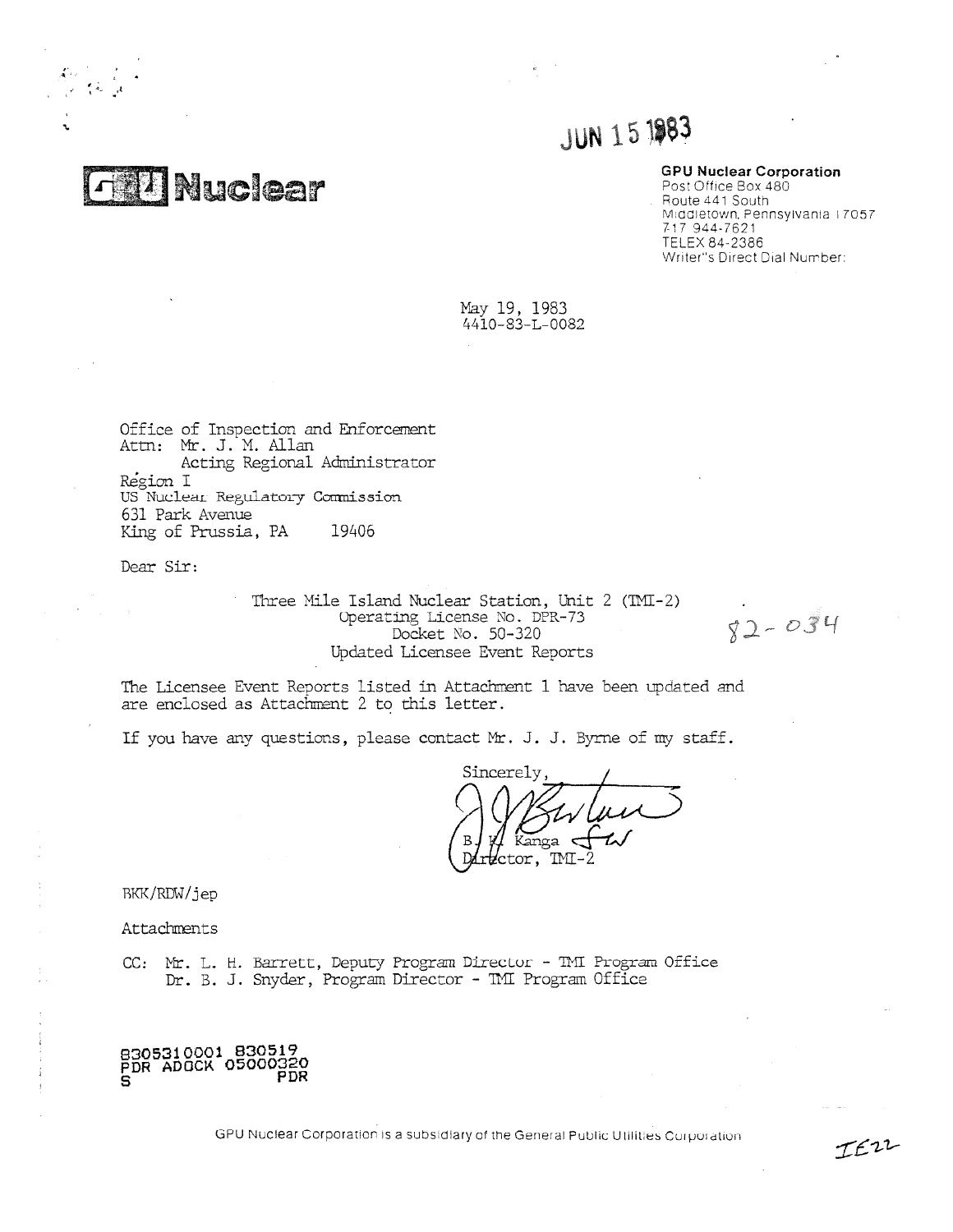$\mathbb{R}^2$ 

# LIST OF UPDATED LICENSEE EVENT REPORTS

 $\gamma$ 

 $\mathbb{Z}^{n \times n}$ 

 $\sim$ 

 $\Delta \sim 10^{11}$ 

 $\ddot{\phantom{a}}$ 

 $\ddot{\phantom{a}}$ 

| LER NO.     | LER NO.   |
|-------------|-----------|
| $80 - 01$   | $81 - 12$ |
| $80 - 05$   | $81 - 20$ |
| $80 - 07$   | $81 - 22$ |
| $80 - 12$   | $81 - 23$ |
| $80 - 49$   | $81 - 32$ |
| $80 - 54$   | $81 - 34$ |
| $80 - 55$   | $81 - 35$ |
| $80 - 56$   | $81 - 36$ |
| $80 - 57$   | $81 - 38$ |
| $81 - 04 *$ | $82 - 34$ |
| $81 - 08$   |           |
| $81 - 10$   |           |

\* Event date on original Licensee Event Report was incorrect. This revision corrects the event date.

 $\mathcal{L}_{\mathcal{L}}$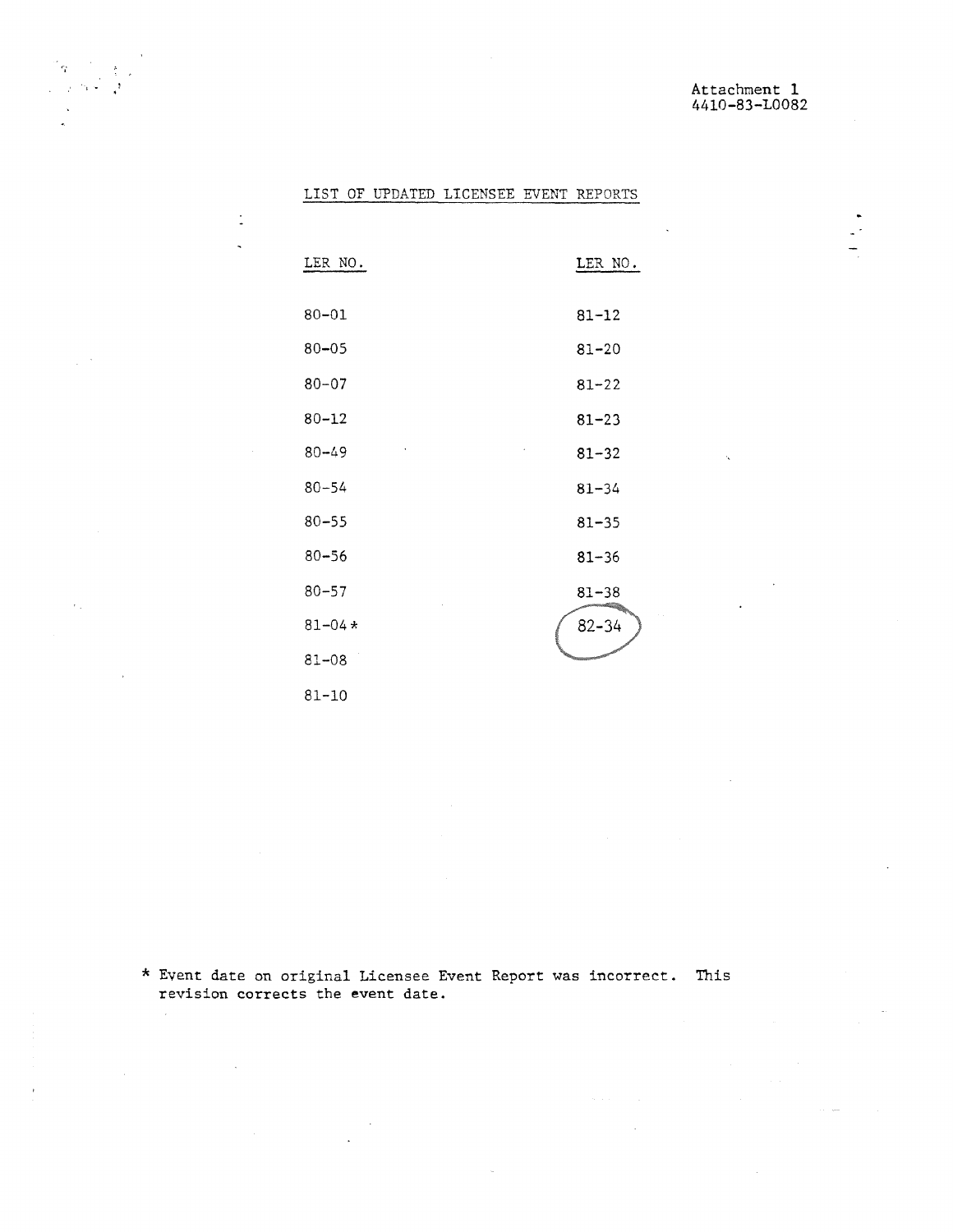Attachment 2

# LICENSEE EVENT REPORT NARRATIVE REPORT TMI-II LER 82-034/01X-1 EVENT DATE - October 21, 1982

#### I. EXPLANATION OF OCCURRENCE

This event concerns the inoperability of the "A" and "8" Once Through Steam Generator (OTSG) level indicators. On October 21, 1982, at 1500 hours, the "A" OTSG level indication failed. Investigation determined the cause to be a separated electrical connection. However, during the investigation it was determined at approximately 1800 hours on October 21, 1982, that the "B" OTSG level instrument was also inoperable due to failed electronic components. Further, at approximately 0620 hours on October 22, 1982, it was discovered that the level indicators were isolated from the OTSG's as a result of having the OTSG Recirculation System Isolation valves (GR-V-7A/B) closed. The valves were opened, the level indicators were repaired, calibrated, and returned to service at 1730 hours on October 22, 1982.

This event was a violation of Technical Specification 3.3.3.6 - Table 3.3-10 and is considered reportable under Section 6.9.1.8(b and f) of the Recovery Technical Specifications.

The component failure part of this LER is similar in nature to LER 81-33.

## II. CAUSE OF THE OCCURRENCE

The causes contributing to this event are as follows:

- The "A" OTSG level indication failure has been attributed to construction activity which caused the "A" output connector (banana plug type) to be pulled from the transmitter inadvertently.
- The "B" OTSG level indication failure was attributed to a failed 12 volt D.C. power supply and its associated carrier/demodulator board.
- The valves, GR-V-7A/B, which supplied OTSG level indication were verified as being open during the August 14, 1982, performance of Surveillance Procedure 4301 M8 (Containment Integrity Verification). During the September 15, 1982, and October 13, 1982, performance of 4301-M8, the valves were recorded as closed. These valves were closed in accordance with Surveillance Procedure 4301-M8. This procedure contains notations on these valves that allow them to be open under administrative control. However, valves GR-V-7A/B were identified on the Surveillance Procedure data sheet as "Recirc System Isolation" only and did not specify their OTSG level instrument isolation function. With that and since the OTSG Recirc System is not operable, it was not recognized that these valves should have been open.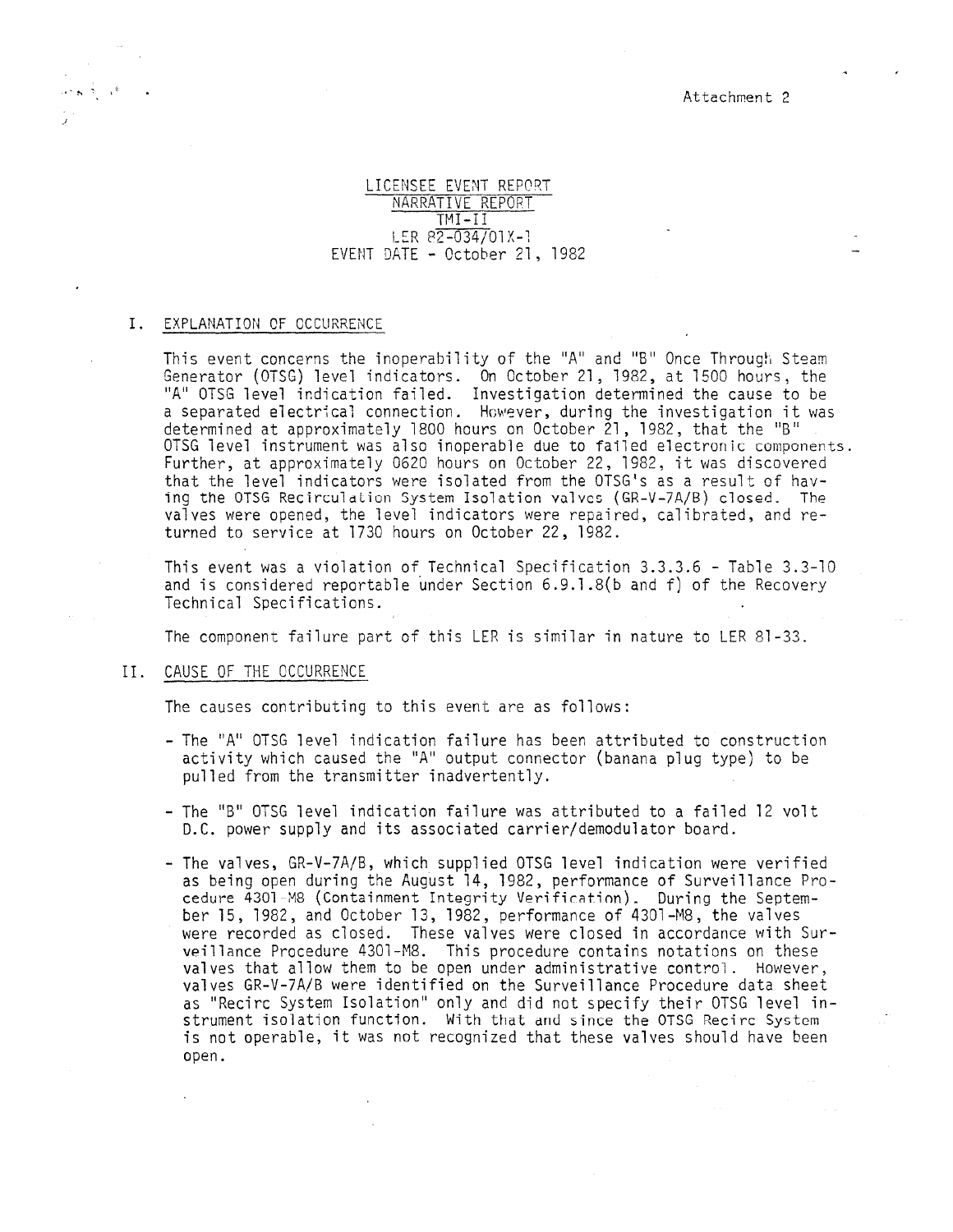- When the "B" OTSG level indication was calibrated, it was discovered that the instrument's gain had been changed.

#### III. CIRCUMSTANCES SURROUNDING THE OCCUFRENCE

At the time of the occurrence, the Unit 2 facility was in a long-term cold shutdown state. The reactor decay heat was being removed via loss to ambient. Throughout the event there was no effect on the Reactor Coolant System or the core.

# IV. CORRECTIVE ACTIONS TAKEN OR TO BE TAKEN

Immediate

 $\frac{1}{\sqrt{2}}\sum_{i=1}^n\frac{1}{\sqrt{2}}\sum_{i=1}^n\frac{1}{\sqrt{2}}\sum_{i=1}^n\frac{1}{\sqrt{2}}\sum_{i=1}^n\frac{1}{\sqrt{2}}\sum_{i=1}^n\frac{1}{\sqrt{2}}\sum_{i=1}^n\frac{1}{\sqrt{2}}\sum_{i=1}^n\frac{1}{\sqrt{2}}\sum_{i=1}^n\frac{1}{\sqrt{2}}\sum_{i=1}^n\frac{1}{\sqrt{2}}\sum_{i=1}^n\frac{1}{\sqrt{2}}\sum_{i=1}^n\frac{1}{\sqrt{2}}\$ 

The immediate corrective actions were:

- Replaced the "A" OTSG transmitter output plug into its receptacle.
- Replaced the "B" OTSG 12 volt D. C. power supply and carrier/demodulator board.
- Immediately opened valves GR-V-7A/B.
- Recalibrate the level indications in the Control Room.
- Secured OTSG level indication wiring to preclude any inadvertent bumping or removal or such wiring by personnel traffic.

Long Term

- To preclude any misunderstandings about the required positions of containment isolation valves, Surveillance Procedure 4301-M8 was revised (Rev. 10 dated 12/26/82) to reflect which valves should normally be open under Administrative Controls.
- To prevent any inadvertent changes in the indication's gain, the gain adjustment switch/control was secured.

#### V. COMPONENT FAILURE DATA

- 12 volt D.C. Power Supply made by Power One, Inc., and distributed by Nuclear Services Corporation, Campbell, CA (stock symbol #811-354-6500).
- Carrier/Demodulator Board distributed by Nuclear Services Corporation, Campbell, CA (stock symbol #063-389-3000).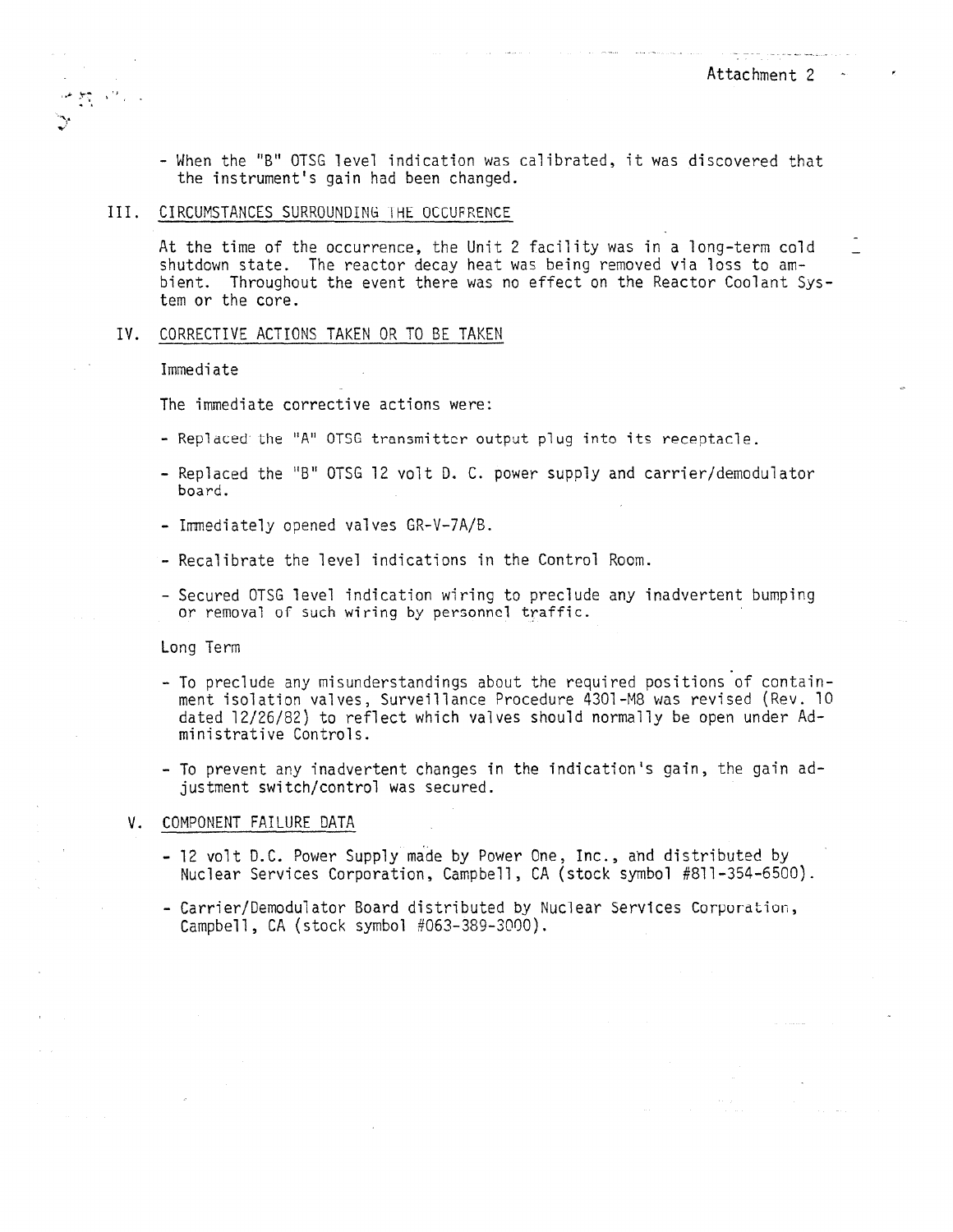# 1004.31 Revision 6

للمحاسب والمتحاول والمتعاونة المستقلة

 $\hat{\boldsymbol{\gamma}}$ 

Ñ.

# ATTACHMENT IX

MAP - 5 Sample Data Sheet RM-A5, RM-A8, RM-A9 (circle one)

Sample Time: Date:

 $\omega_{\rm{eff}}$  is a set of  $\omega_{\rm{eff}}$ 

Technician:

 $\mathfrak{g}(\mathcal{T})\in \mathbb{R}^{N\times 2}$ 

 $\bar{z}$  $\mathcal{L}^{\mathcal{L}}$ 

 $\sim 18$  ,  $\sim 10^{11}$  km s  $^{-1}$ 

 $\overline{I}$ 

|                                             | Sample Results                                                                                |  |
|---------------------------------------------|-----------------------------------------------------------------------------------------------|--|
| Sample Data                                 | :: Nuclide : Activity ( $\mu$ ci) : Concentration ( $\mu$ ci/cc)                              |  |
| Channel No. 1                               | $\mathbf{r}$<br>$\colon$                                                                      |  |
| 1. Sample Flow Rate<br>$(cc/min) =$         | $\vdots$<br>$\mathbf{H}$<br>$\mathbf{\ddot{.}}$                                               |  |
| 2. Elapsed Sample<br>Time $(min) =$         | Ħ<br>$\vdots$<br>: :                                                                          |  |
| 3. Sample Yolume<br>$(cc)$ $(1 \times 2) =$ | $\ddot{\cdot}$<br>$\ddot{\cdot}$                                                              |  |
| 4. Contact Dose<br>Rate $(mR/hr) =$         | $\mathbf{H}$<br>Total<br>÷έ<br>$\ddot{\cdot}$                                                 |  |
| Channel No. 2                               | $\mathbf{::}$<br>$\overline{\cdot}$<br>$\vdots$                                               |  |
| 1. Sample Flow Rate<br>$(cc/min) =$         | ΞĚ<br>$\ddot{\cdot}$<br>$\vdots$<br>$\ddot{\cdot}$<br>$\dddot{\phantom{0}}$<br>$\ddot{\cdot}$ |  |
| 2. Elapsed Sample<br>Time $(min) =$         | $\overline{\cdots}$<br>$\vdots$<br>$\ddot{\phantom{a}}$                                       |  |
| 3. Sample Volume<br>$(cc)$ $(1 \times 2) =$ | $\ddot{\phantom{a}}$ :<br>$\ddot{\cdot}$<br>$\vdots$<br>$\ddot{\phantom{a}}$                  |  |
| 4. Contact Dose<br>Rate $(mR/hr) =$         | $\overline{\mathbf{::}}$<br>Total<br>$\mathbb{R}^{\bullet}$                                   |  |
| Channel No. 3                               | $\vdots$<br>$\mathbf{\ddot{.}}$                                                               |  |
| 1. Sample Flow Rate<br>$(cc/min) =$         | $\overline{\mathbf{H}}$<br>$\ddot{\phantom{1}}$<br>$\vdots$<br>$\ddot{\cdot}$                 |  |
| 2. Elapsed Sample<br>Time $(min) =$         | $\cdot$ :<br>ŧ<br>$\mathbf{\mathbf{:}}$<br>$\ddot{\cdot}$<br>$\vdots$                         |  |
| 3. Sample Volume<br>$(cc)$ $(1 \times 2) =$ | $\overline{\mathbf{H}}$<br>$\ddot{\cdot}$                                                     |  |
| 4. Contact Dose<br>Rate (mR/hr) =           | Ŧ<br>:: Total                                                                                 |  |

 $\bar{\mathcal{A}}$